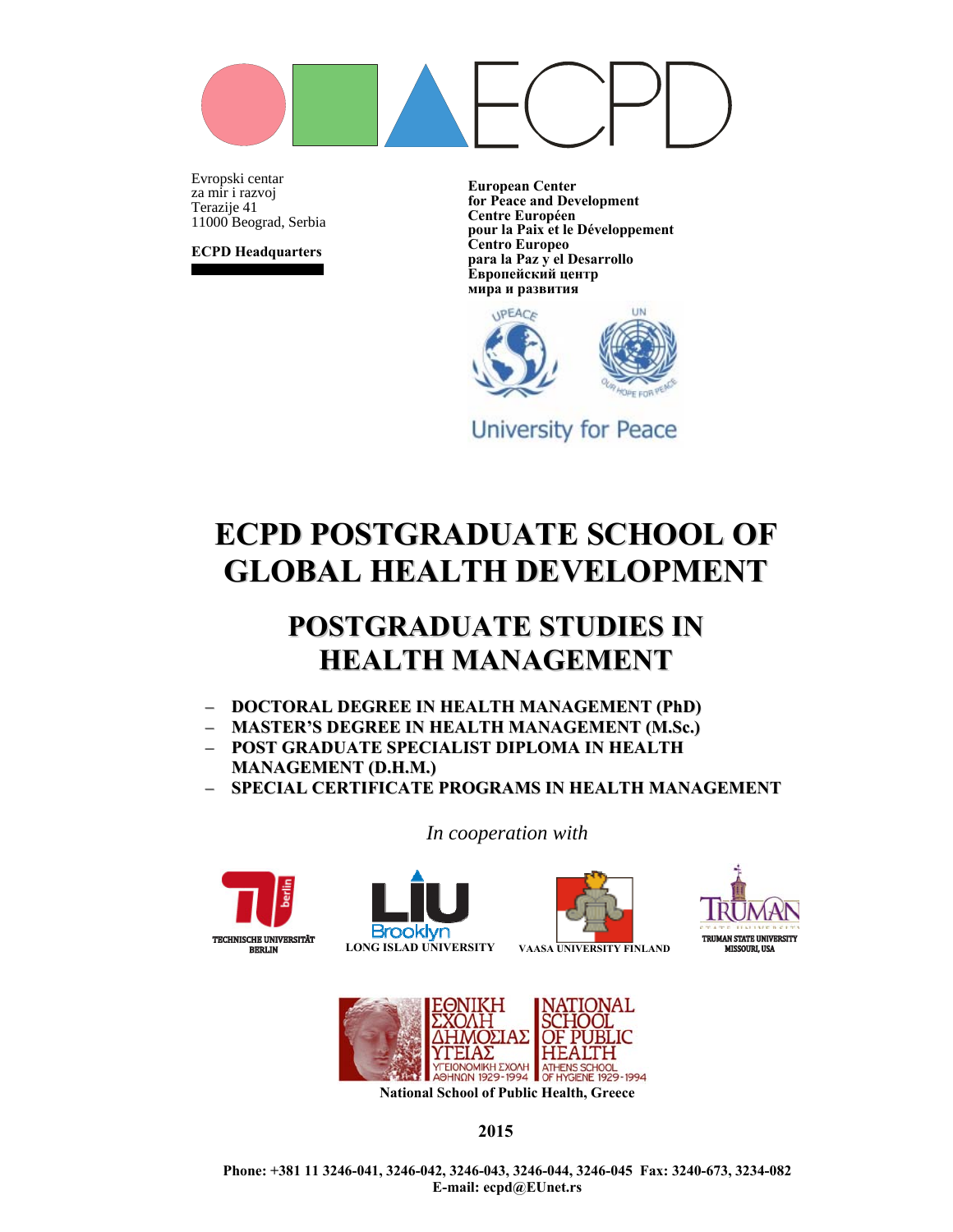## **BACKGROUND**

#### **European Center for Peace and Development (ECPD) University for Peace established by the United Nations**

ECPD is an international educational, training and research organization, established in 1983 under the international Agreement concluded between the United Nations University for Peace and the Government of the then SFR Yugoslavia. Its headquarters is in Belgrade and is primarily serving Europe.

**Its mission is: Promotion of peace, reconciliation, socioeconomic development and international cooperation through capacity building that is achieved by organizing and offering postgraduate studies at all levels, applied research, consulting and dissemination of knowledge.** 



ECPD has many cooperation agreements with renowned regional and international universities and academic institutions in Europe, USA, Canada and Japan. Well-known international universities and distinguished academics from these institutions around the world serve as visiting or part-time lecturers in ECPD, offering courses and participating in its conferences, certificate programs and research projects.

ECPD major academic activities are organized within five post graduate schools:

- **School of Global Health Development**
- **International MBA School**
- **International School of Law and Diplomacy**
- **International School of Banking and Finance**
- **International School of Sustainable Development**

#### **School of Global Health Development**

It is a graduate school of public heath serving **the mission of: promoting peace and reconciliation through health development and capacity building of health systems and its human resources**. Its priority programs are determined to primarily serve the Balkan region and to cover its immediate needs. Realizing the progress towards reforming health systems and improving its efficiency, effectiveness and quality, ECPD is reforming its health programs to serve its mission. Because of the great need for qualified health leaders and administrators, specialized family practitioners, and trained elderly care givers including physicians, nurses and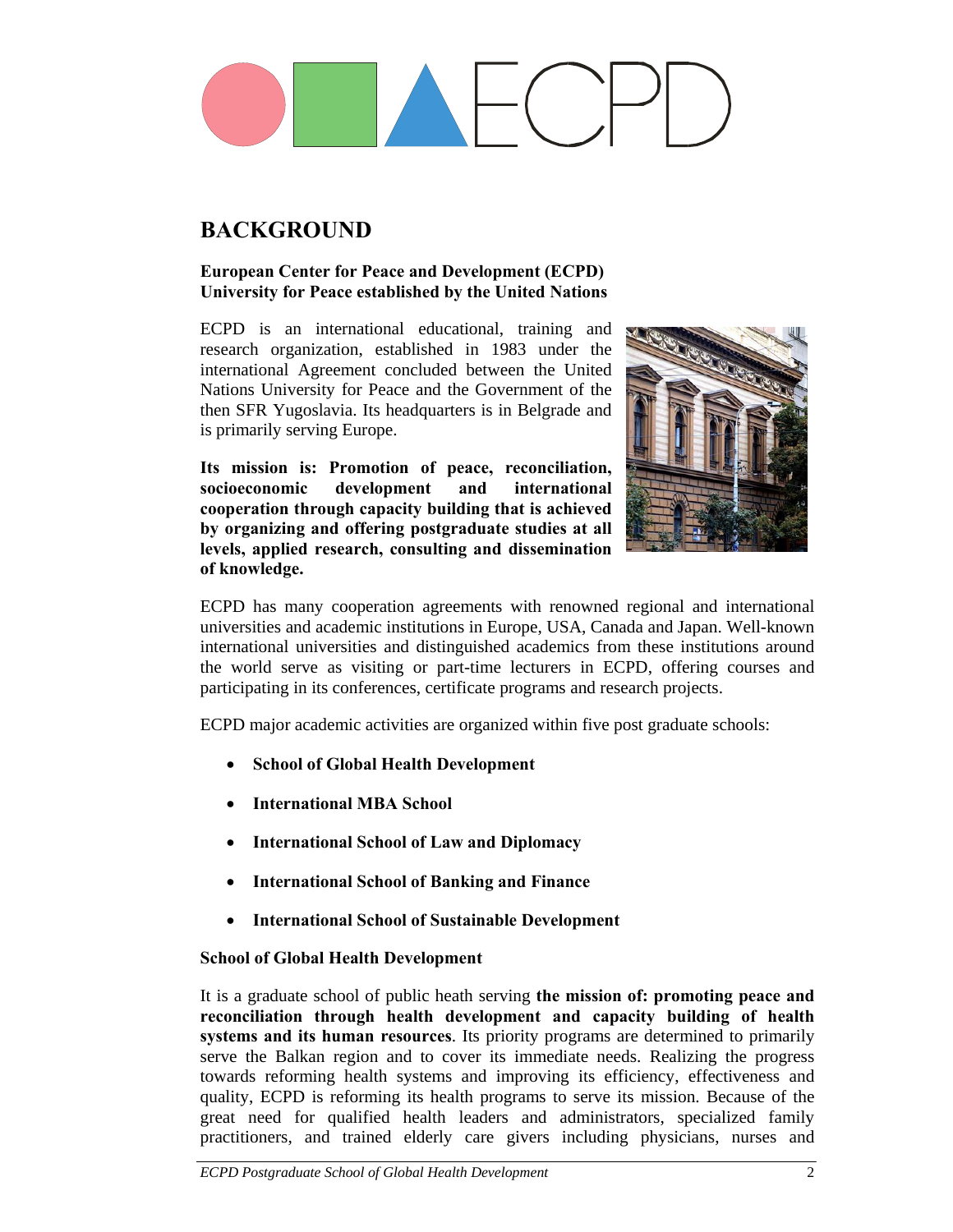

sociologists to cope with the growth of the elderly populations in the Balkan region, the School is developing post graduate studies at the master's and post graduate diploma levels in the following areas:

- **Health Management**
- **Family Practice**
- **Gerontological Health**

The School is also offering certificate programs, conferences and institutes in areas including health reform, hospital management, quality management in health care, addictive disease, sports medicine, traditional medicine and other study areas as deemed necessary.

### **PH.D. IN HEALTH MANAGEMENT**

This new program is primarily designed for physicians who completed their studies with a minimum of 300 ECTS or equivalent, completed their clinical rotation and gained managerial experience in the health field Other ad mission requirements of the master's degree are required as feasible.

The program, offered in English by distinguished professors from United States of America, Canada, Japan and Europe is designed to provide learners with the- state of the- art education and training to gain knowledge and skills that enable the learner to lead, plan, manage, direct, evaluate and control health systems and programs using the current scientific methods applied in modern health systems in the world and adapting them to local and regional situations.

Specifically, the program aims at preparing leaders in the health field who are able to:

- Identify and quantify community health needs using the most relevant scientific planning and evaluation tools in health systems
- Design health programs that fit the community needs
- Organize and implement health systems, programs and projects that ensure proper accessibility, affordability, quality and continuity of health care
- Ability to engage the private sector in an integral public- private partnership
- Perform a leadership role, promoting team work and effective managerial style
- Participating in training and education of the team of health professionals

#### **Program contents:**

Typically, the doctoral program is custom-tailored for each student, based on: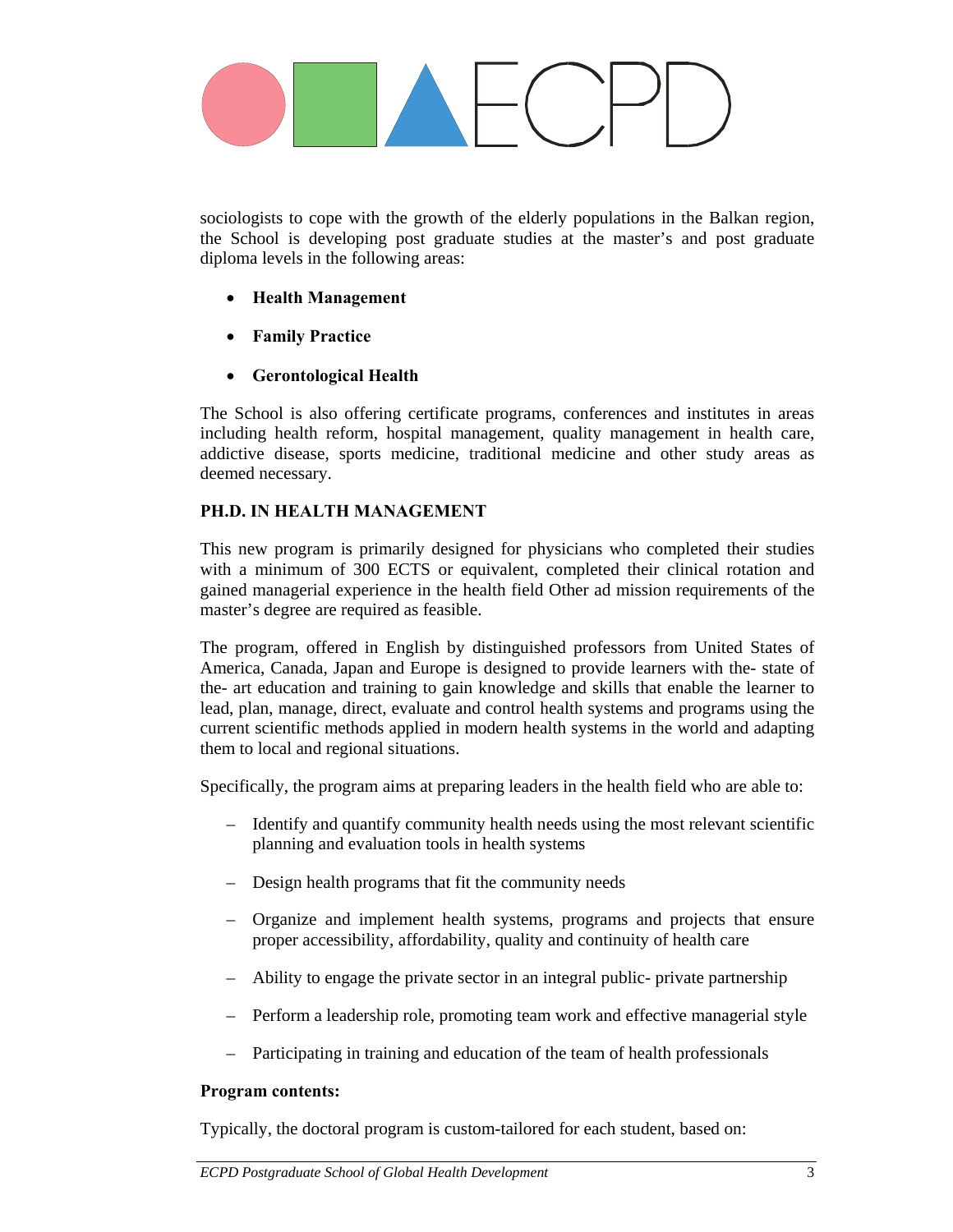- Previous course work
- Work experience
- Managerial performance
- Research interests

Upon admission to the program, a mentor team is appointed to guide the student course work and research. This includes;

- 2−3 semesters completion of the required courses listed below, followed by a Ph.D qualifying examination
- 3−4 semester special research courses and tools, followed by a successful dissertation

The following is a typical sequence of course work as the minimum requirement that will be subject to final decision of the doctoral committee in consultation with the student.

|                                       | <b>Name</b>                                                                                                                                                                                                                                                                                    |    |  |  |
|---------------------------------------|------------------------------------------------------------------------------------------------------------------------------------------------------------------------------------------------------------------------------------------------------------------------------------------------|----|--|--|
| <b>First semester</b>                 |                                                                                                                                                                                                                                                                                                |    |  |  |
|                                       | <b>Managerial Accounting</b>                                                                                                                                                                                                                                                                   | 3  |  |  |
|                                       | Principles of Economics and Finance                                                                                                                                                                                                                                                            | 3  |  |  |
|                                       | Human Resources and Organizational<br>Behaviour in Health Care                                                                                                                                                                                                                                 | 3  |  |  |
|                                       | Principles of Health Policy and management                                                                                                                                                                                                                                                     | 3  |  |  |
| <b>Second semester</b>                |                                                                                                                                                                                                                                                                                                |    |  |  |
|                                       | Epidemiology and Health Statistics                                                                                                                                                                                                                                                             | 3  |  |  |
|                                       | Health Services Planning and Evaluation<br>International Health and Health Systems<br>Primary Health Care and Managed Care<br>Health Economics, Financing and Insurance<br>Managing Health Organizations and Hospitals<br><b>Health Information Systems</b><br>Managing Quality in Health Care |    |  |  |
|                                       |                                                                                                                                                                                                                                                                                                | 3  |  |  |
|                                       |                                                                                                                                                                                                                                                                                                | 3  |  |  |
| <b>Third semester</b>                 |                                                                                                                                                                                                                                                                                                |    |  |  |
|                                       |                                                                                                                                                                                                                                                                                                | 3  |  |  |
|                                       |                                                                                                                                                                                                                                                                                                | 3  |  |  |
|                                       |                                                                                                                                                                                                                                                                                                | 3  |  |  |
|                                       |                                                                                                                                                                                                                                                                                                | 3  |  |  |
| <b>Fourth to Six semesters</b>        |                                                                                                                                                                                                                                                                                                |    |  |  |
| <b>Research methods/tools courses</b> |                                                                                                                                                                                                                                                                                                | 9  |  |  |
| <b>Dissertation</b>                   |                                                                                                                                                                                                                                                                                                | 15 |  |  |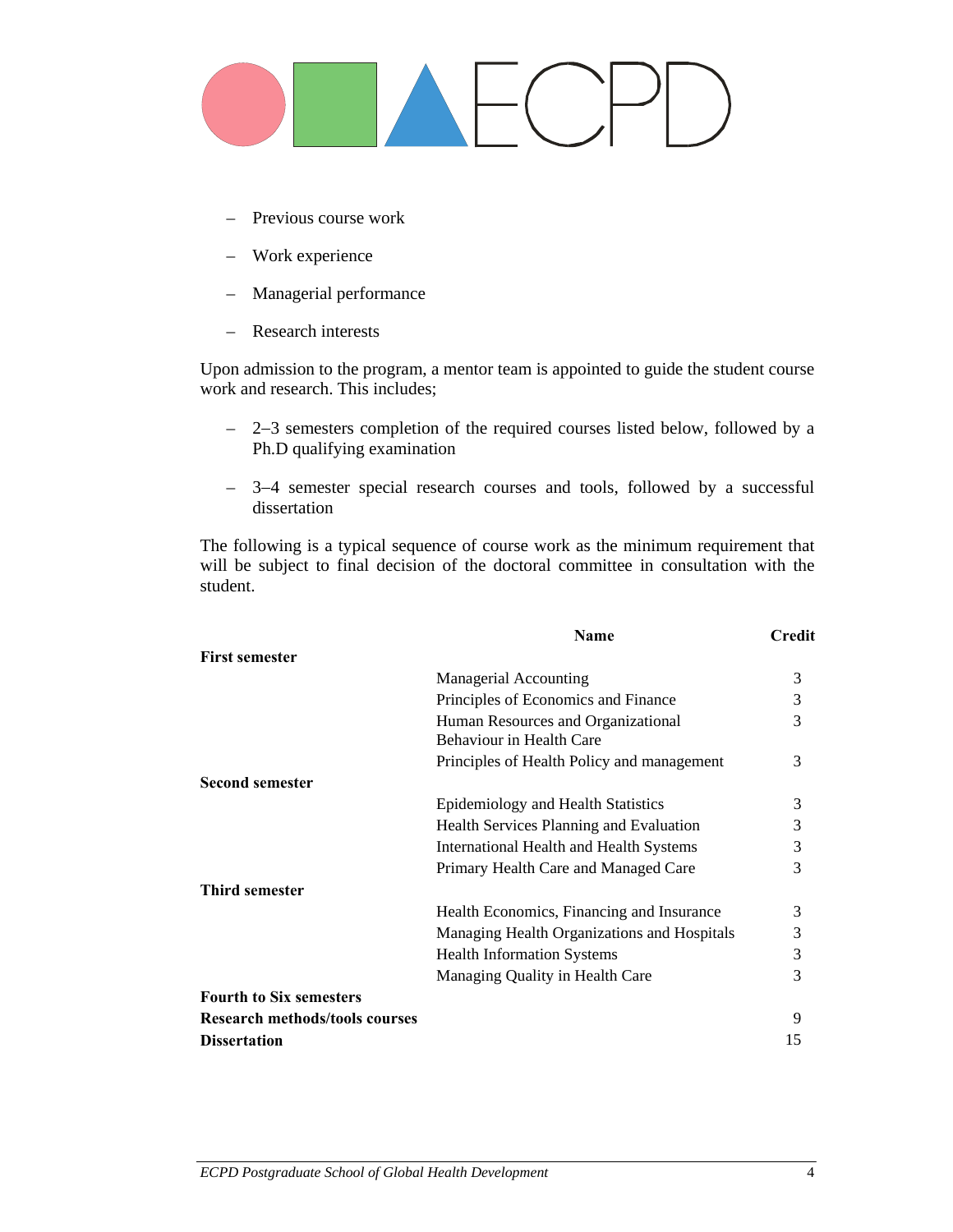

#### **1. Managerial Accounting**

This course provides managers and executives with the information they need to understand essential accounting principles, from vocabulary and financial statements to cash flow and valuation.

Learning Objectives:

- $\triangleright$  Covering balance sheets, income statements, reporting measures, and even essential ratios.
- ¾ Providing a one-stop, reference for all aspects of finance and accounting.
- $\triangleright$  Helping managers take essential steps toward making informed decisions based on the numbers they face every business day.
- $\triangleright$  Teaching the effective and efficient use of fiscal resources in health care institutions.

#### **2. Principles of Economics and Finance**

The course emphasizes the role of economic analysis in a wide variety of practical business situations.

Learning Objectives:

- $\triangleright$  Studying how the application of micro economic principles can improve decision-making process of the business firm.
- $\triangleright$  Realizing this goal by studying demand, production and cost, market structure, pricing decisions, risk and capital budgeting, business decision and government.

#### **3. Human Resources and Organizational Behaviour in Health Care**

This course addresses human resources planning and development and functioning of health organizations in the public and private sectors. It also covers human resources planning, development and regulation in the health field.

Learning objectives:

- $\triangleright$  Study of the human relations theory and applications through individual, group and organizational performance.
- $\triangleright$  Optimizing organizational performance through leadership, organizational design and structure, and dynamics of the change process.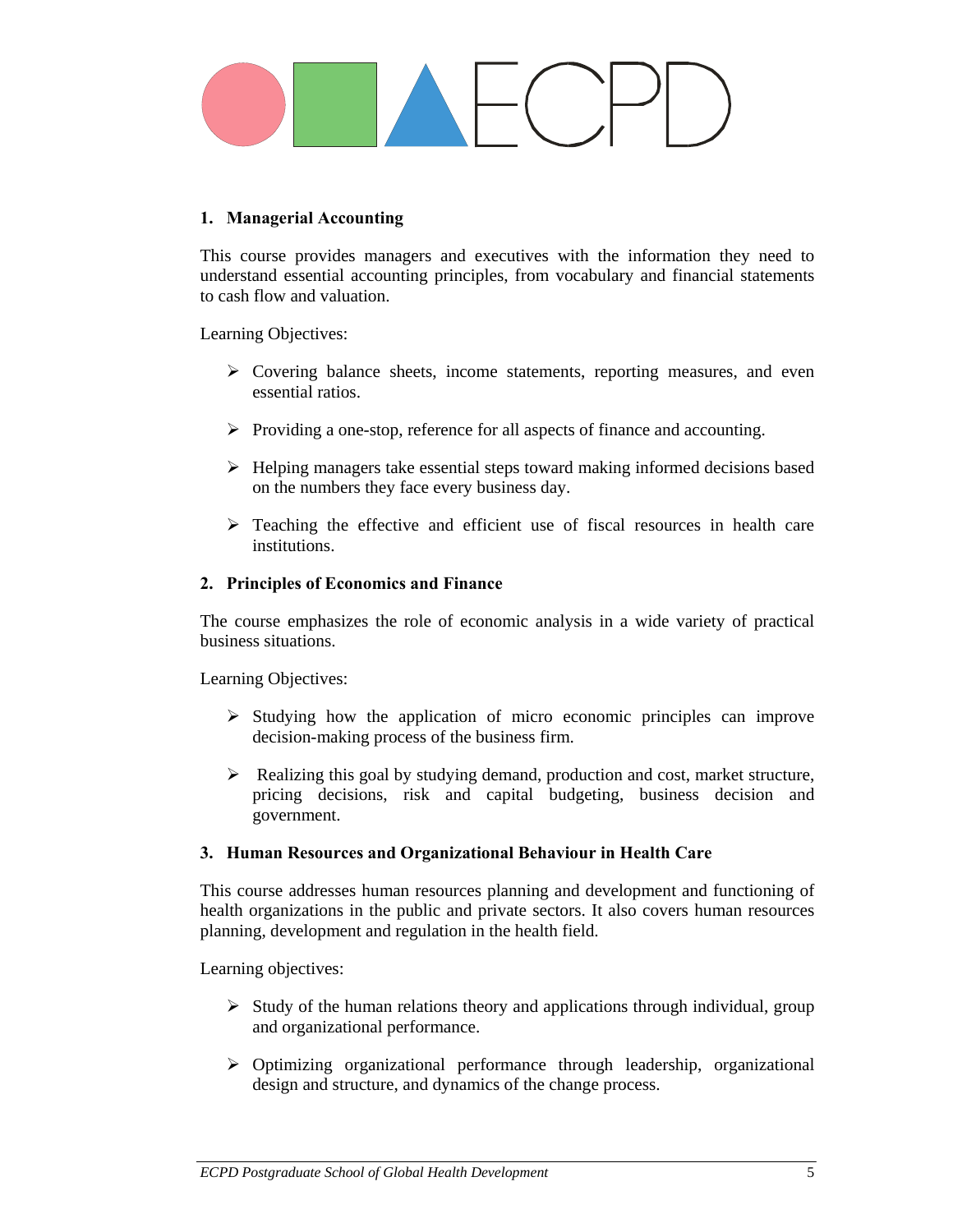

- $\triangleright$  Understanding methods of identifying the supply and demand for human resource in health care.
- $\triangleright$  Study of the methods to balance supply with demand within health system.
- $\triangleright$  Understanding basic principles for curriculum development, education, and continuous training of health providers.

#### **4. Principles of Health Policy and Management**

A fundamental course in health management to describe the structure and functions of heath systems and health organizations, and the dynamics of establishing and reforming health policies and plans. The course addresses the integration of services, and the interaction of the different components of the health systems to provide effective and equitable health care to individuals, families and communities.

Learning objectives:

- $\triangleright$  Understanding basic criteria for health services and basic structures of health systems.
- $\triangleright$  Learning about formulation and reform in health policy that govern public health and medical care services at the local, national and international levels.
- $\triangleright$  Understanding basic concepts in planning, financing and management of public and private health organizations.

### **5. Epidemiology and Health Statistics**

Study of the basic definitions and methods in epidemiology and biostatistics used in health research, planning and management, including data collection, analysis and interpretation, and appropriate quantitative applications in health care.

Learning objectives:

- $\triangleright$  Understanding the basic criteria in choosing variables in basic statistics and its definitions as related to infectious and chronic diseases.
- $\triangleright$  Utilization of biostatistics in disease transition processes from infectious to chronic diseases.
- ¾ Measuring incidence and prevalence of disease and community health indicators.
- $\triangleright$  Understanding data collection and analysis as an input to the total health care system (data collection/collation/analysis/presentation).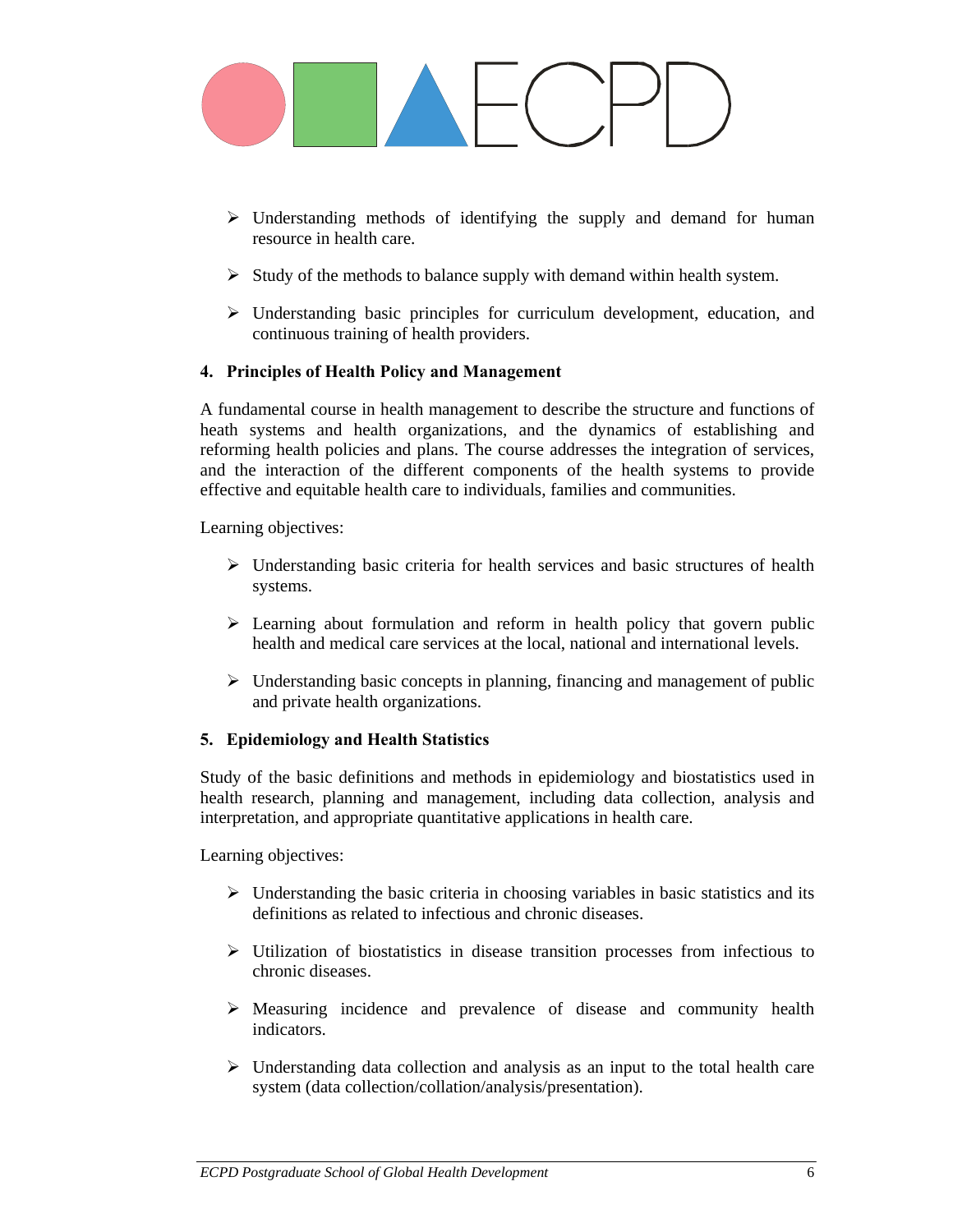

### **6. Health Services Planning and Evaluation**

This health planning methods course is addressing the basic tools of community health planning and strategic planning of health organizations. It explores the role and approach of evaluation as part of the health planning process. Special emphases is made on methods to determine health policies, strategies and action plans to determine future needs of health resources required for achievement of goals and objectives of health systems and health organizations.

Learning objectives:

- $\triangleright$  Understanding basic methods for assessment of community needs in health care.
- $\triangleright$  Projecting needs for human, financial, and facilities resources in health systems.
- $\triangleright$  Understanding the essential tools of strategic planning for health programmes and systems.
- $\triangleright$  Determining goals, policies, strategies, and action plans of health systems, health programmes and health organizations.
- $\triangleright$  Using the appropriate comprehensive health data and information as tools in health services planning and evaluation.

#### **7. International Health and Health Systems**

Students are expected to gain knowledge and skills to analyze and compare models oh health systems with a focus on Europe and select industrial countries as well as systems in transition, assessing the prevailing strategies of health reform. The course will address international and global health patterns, health determinants, health problems, the impact of globalization and the role of international health agencies.

Learning objectives:

- $\triangleright$  Understanding the determinants of health status, health needs and global health problems in developing and industrial countries.
- ¾ Analyze and conceptualize models of health systems, and approaches to reforming these systems.
- $\triangleright$  Studying avenues of international health agencies and organizations in Europe and the EC.
- $\triangleright$  Surveying the emerging impact of globalization on health systems, health organizations and industries and health professionals.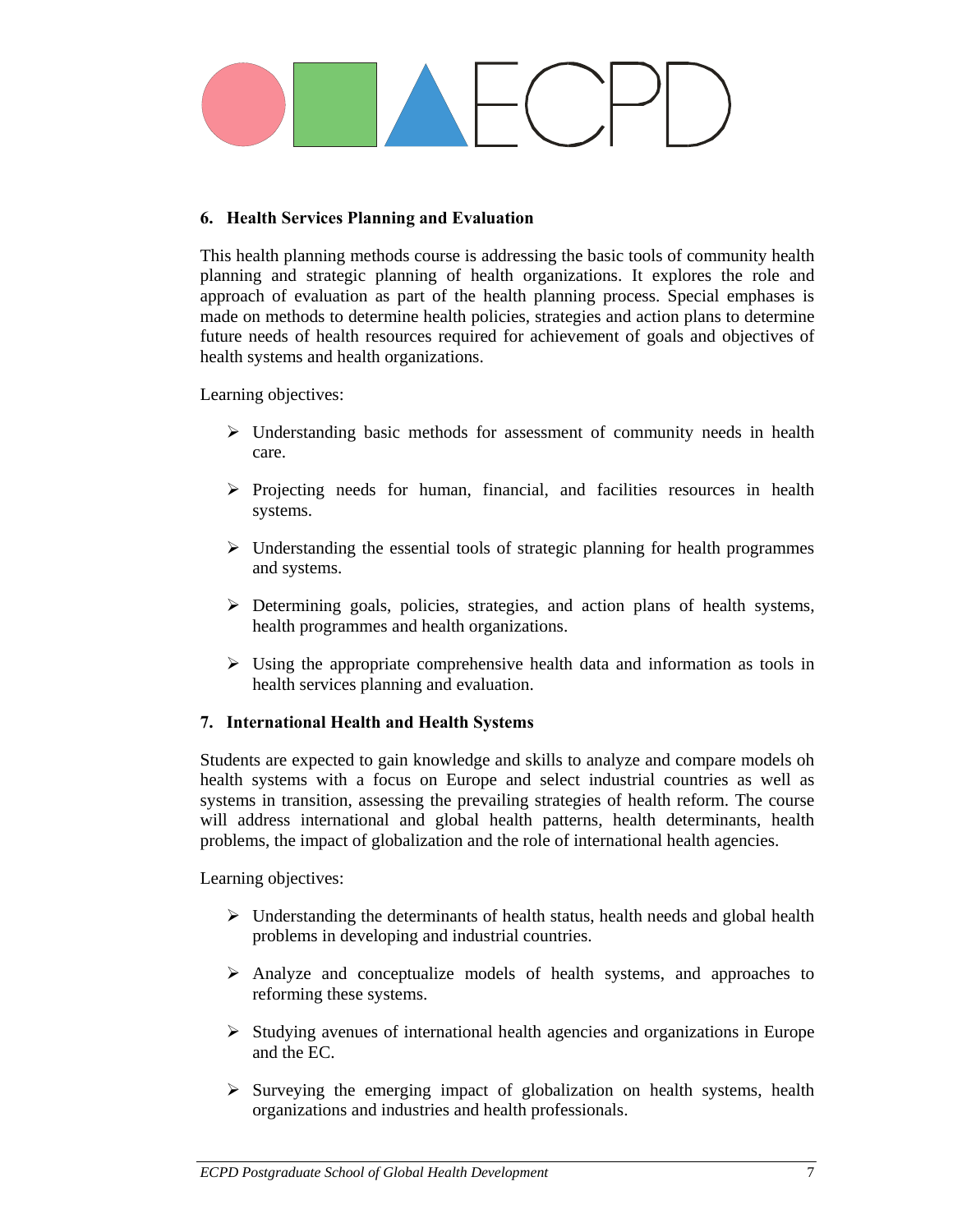

### **8. Primary Health Care and Managed Care**

This course is a study of the entry level to health systems and its organization to provide essential, integrated and efficient care that is universally accessible to individuals and to communities. Alternatives of design of prospective payment health systems are surveyed.

Learning objectives:

- $\triangleright$  Understanding the role of family practice and the health care delivery system.
- $\triangleright$  Studying the function, skills, and training of the primary health care team.
- $\triangleright$  Identifying managed care organizations as a tool for integration and cost saving and effective health care.
- $\triangleright$  Designing family practice as the centre of care for the family and community.

#### **9. Health Economics, Financing and Insurance**

The course provides for basic principles of macro and micro economics as they apply to the health field including determinants of supply and demand, theory of marketing and economic analysis using cost efficiency and cost effectiveness. The course also addresses insurance models, insurance regulation and alternatives of health care financing.

Learning objectives:

- $\triangleright$  Examining alternatives of health care financing at the national, local, and organizational level.
- $\triangleright$  Understanding health systems economics, including managed care and managed competition.
- ¾ Measuring cost-efficiency, cost-effectiveness, and cost-utility in health care.
- $\triangleright$  Exploring models of health insurance for communities for social health insurance and regulation of private insurance.
- $\triangleright$  Learning about basic accounting and financial management in health organizations.

#### **10. Managing Health Organizations and Hospitals**

Study of the organizational structure and functions of public and private health organizations, and the emergence of new health systems that integrate the levels of care. The course examines factors and determinants of utilization and control of hospitals to maximize its efficiency and effectiveness. Special focus is made on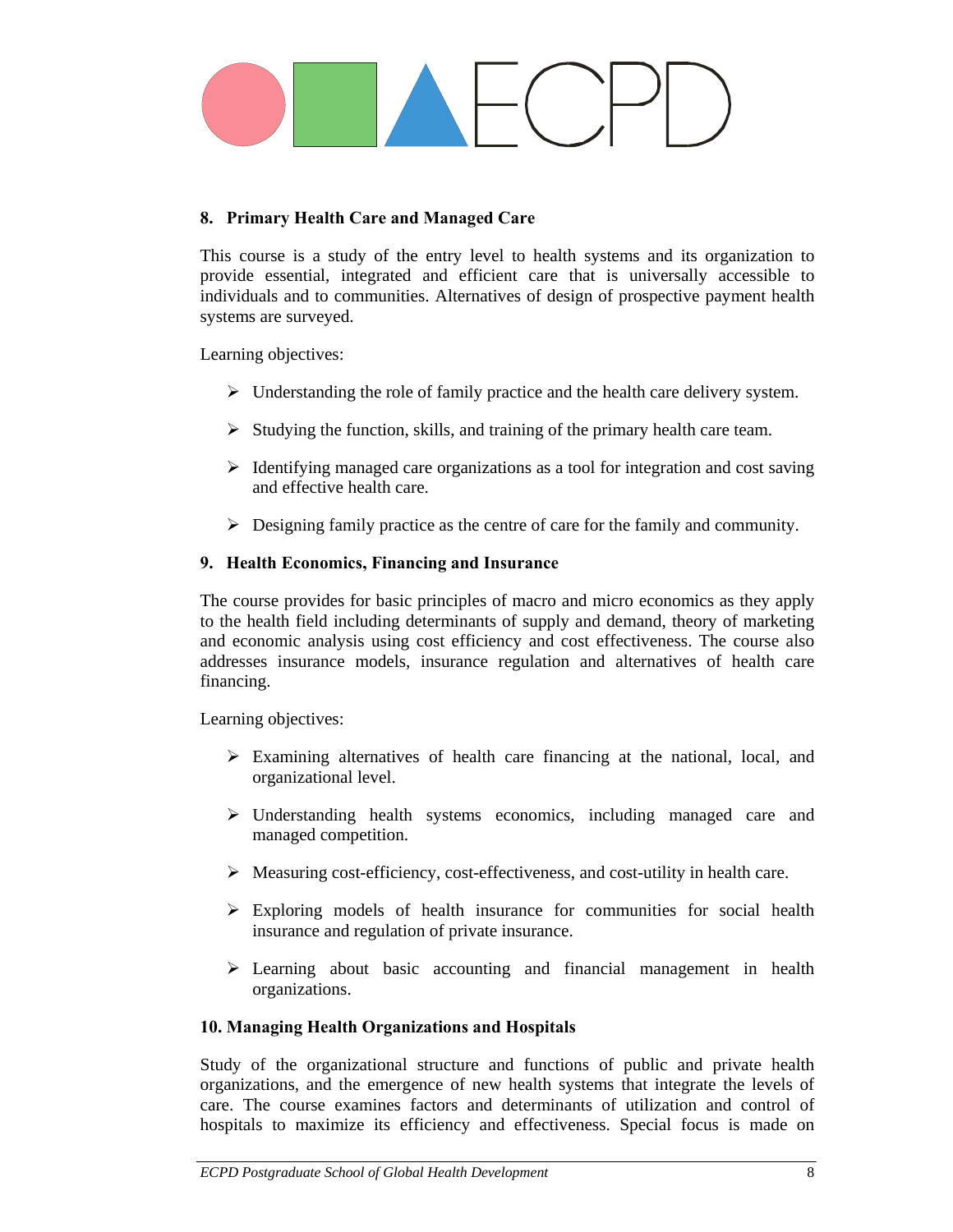approaches and methods to economize on expensive hospital resources, and alternatives programmes for ambulatory and extended care to support hospital services.

Learning objectives:

- $\triangleright$  Understanding basic structure and new functions of health organizations in reformed health systems.
- $\triangleright$  Learning the organizational behaviour within the health organization that governs its managerial capabilities.
- $\triangleright$  Learning specific tools and methods that lead to efficient utilization and management in hospitals and health organizations in the public and private sectors.
- $\triangleright$  Studying methods of capacity building, performance and quality improvement of departments, units and employees with in the health organization or hospital.

#### **11. Health Information Systems**

Study of the structure and the function of I.S. that serve the needs of planning, management and evaluations of health systems and organizations.

Systematic design and management of HIS to secure data on health status, health resources and utilization and cost of health services is covered in this course.

Learning objectives:

- $\triangleright$  Familiarization with current models of I.S. serving health systems and health care organizations.
- $\triangleright$  Learning methods of health system's research to cover gaps of information needed.
- $\triangleright$  Study of the role of computerization in HIS and patient care management.
- $\triangleright$  Building population based HIS for health care management using specific measurements and indicators.

#### **12. Managing Quality in Health Care**

This course covers the principles and methods of quality improvement, monitoring and management in health services and health organizations. It addresses the establishment and monitoring of quality standards and criteria and their measurements, regulation licensing and accreditation, and approaches of total quality management in health institutions.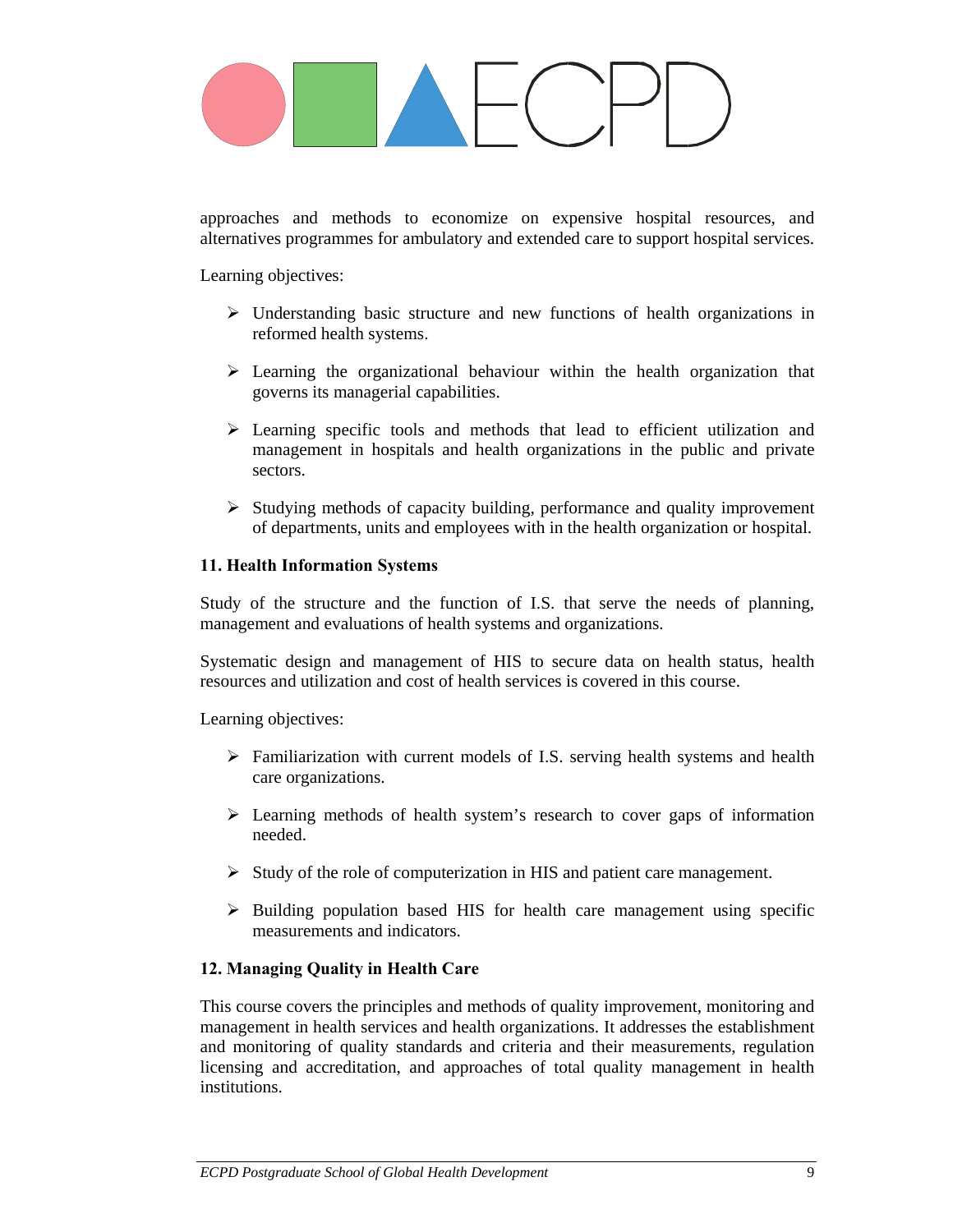Learning objectives:

- $\triangleright$  Learning criteria, standards and measures of quality in health care delivery.
- $\triangleright$  Understanding structure, process and outcome measures of quality of health systems and programmes.
- $\triangleright$  Establishing and managing quality management systems inside and outside the health organization.
- $\triangleright$  Training health managers and health providers on monitoring of quality.
- $\triangleright$  Regulation and licensing of health professionals.
- $\triangleright$  Identifying problems and usage of tools for an effective and efficient utilization of health systems and organizations.

### **MASTER'S DEGREE (M.Sc.) AND POSTGRADUATE SPECIALIST DIPLOMA (D.H.M.) IN HEALTH MANAGEMENT**

### **Learning Objectives:**

These programs are designed to provide learners with the state-of-the-art education and training to gain knowledge and skills that enable the learner to plan, manage, direct, evaluate and control health systems and programs using the current scientific methods applied in modern health systems in the world, and adapting it to the local and regional situations. Successful completion of the master's study program will enable the student to:

- 1. Identify health services' needs of communities through systematic analysis, monitoring and evaluation.
- 2. Understand the basic elements of policy formulation, planning and effective management of health systems and programs that satisfy community needs within the available resources to achieve users' needs and satisfaction.
- 3. Learn the essential quantitative and qualitative skills to plan and manage health care organizations in the public and private sectors as part of a whole national or local system, maximizing its efficiency, effectiveness, quality, equity and affordability by individuals and populations.
- 4. Apply successful models of health reform as it relates to the local situation including the creation of decentralized local systems, successful public-Private partnership, alternatives of health financing, expanding health insurance and effective management of quality of care.
- 5. Gain managerial and research skills and knowledge required for working as a member of the health team and leadership of teams, maximizing performance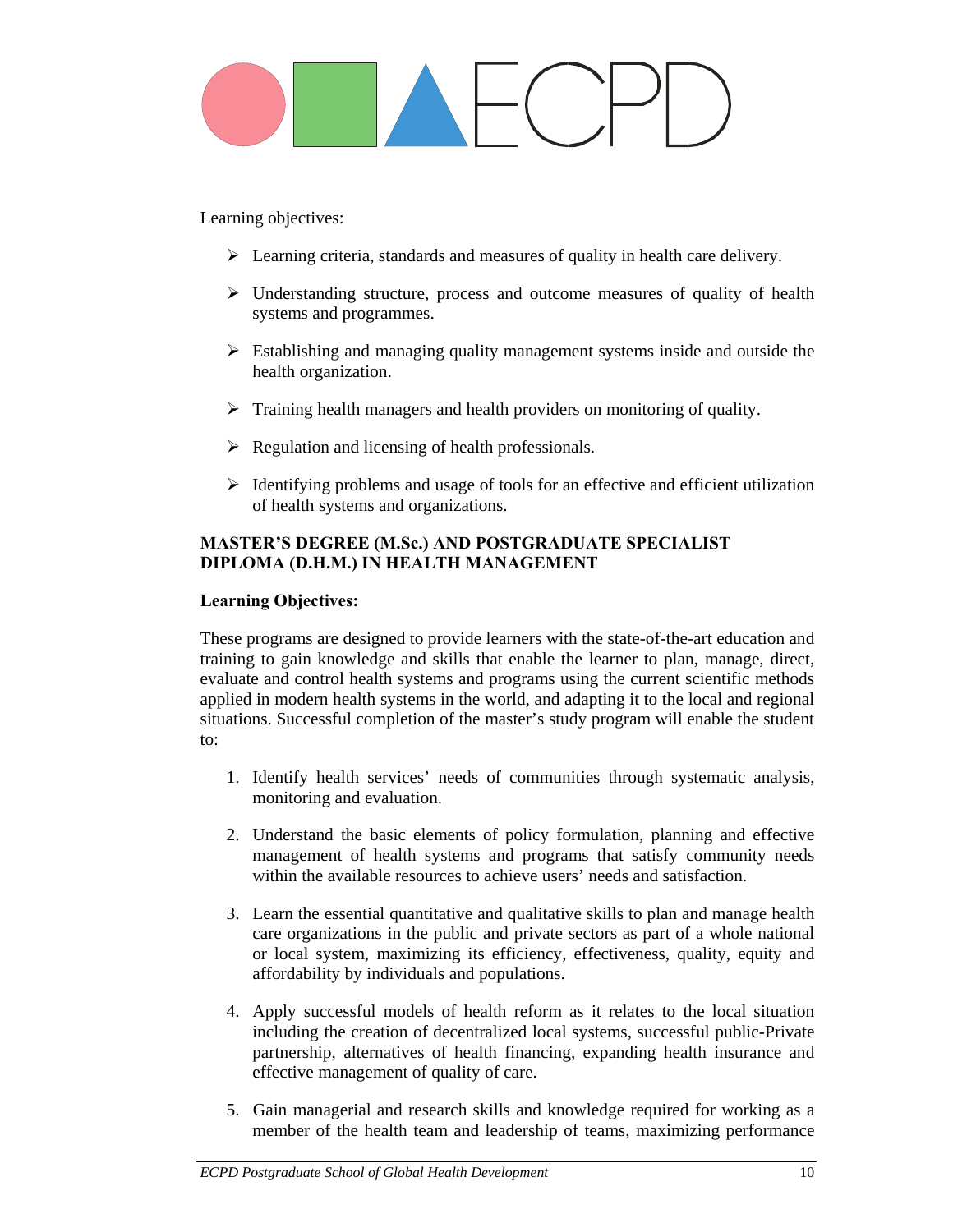

and human resources development, and building a health management career in the student's country, in other countries of the European Region or in international settings.

The learning objectives of both the master's and specialist degrees are similar. While the master's degree aims at expanding the knowledge base in general management and business skills as well as in the health services research skills to prepare a health management specialist, trainer and researcher, the postgraduate specialist diploma is focusing on the practice-oriented skills and knowledge to prepare a health management specialist.

#### **Program Design and offering:**

The program is designed to fulfil the specific needs of the reformed health systems in the Balkan region, and to suit the circumstances of adult learners who are aiming at advancing their careers as qualified health managers and leaders while working on their jobs.

Courses are either offered on weekends every week ( Saturdays & Sundays), every two weeks ( Friday evening, Saturday& Sunday), or on long weekends (4 days, Thursday to Sunday) every month. Scheduling of courses will be determined on the basis of the formation of the group (from one country/ region or more) and preferences of the majority of applicants. This executive format is supplemented by independent studies, group projects, guided research, and on-line courses that will become available in the near future.

#### **Teaching and training methods include:**

- 1. Formal lectures held in one city. It can also be offered, whenever feasible, for organized groups of students in other cities in sites of ECPD offices in the Balkan countries or on campuses of affiliated universities.
- 2. Individual library research, term papers, projects or exercises by the student, assigned by the professor as part of each course work.
- 3. Group applied research by groups of students to study certain topic in a specific country, geographical area or a health organization as part of a regular course work or as a separate special course.
- 4. Participation in special workshops, conferences, symposia or field visits that will count as credit, occasionally under supervision of field managers or visiting international faculty.
- 5. Individual research of the master theses under the advisement and direction of the Theses Committee that is composed of a chair, faculty member from ECPD and a qualified field supervisor in the country/ region and area of research, or :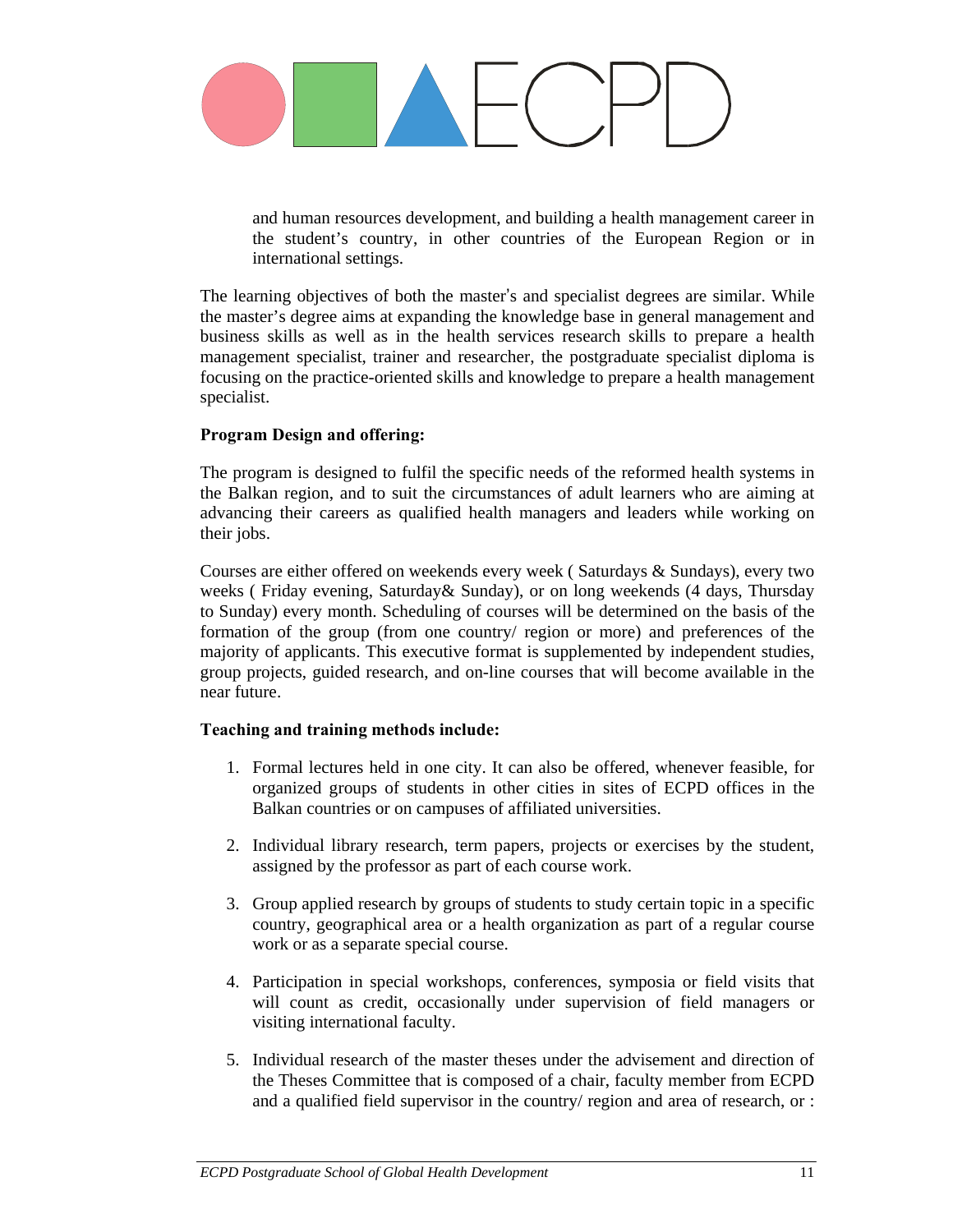

Project research for the post graduate specialist degree under the supervision of a faculty member and a field supervisor if applicable.



### **Master's Degree Curriculum (M.Sc.)**

It is typically offered in four semesters, each is 15−17 weeks, offering 15 semester credit hours as guided by the European Credit Transfer System (ECTS) equivalent. In addition to the required and elective courses, students should either pass an English proficiency test and computer skills testing upon admission, or take additional courses in these areas before the end of the first year. The program course work is as follows:

| <b>Semester I</b>                                                  | <b>Credit</b><br><b>Hours</b> |                  | <b>Semester II</b>                                                   | <b>Credit</b><br><b>Hours</b> |
|--------------------------------------------------------------------|-------------------------------|------------------|----------------------------------------------------------------------|-------------------------------|
| <b>Managerial Accounting</b><br>1.                                 | 3                             | 1.               | <b>Epidemiology and Health</b><br><b>Statistics</b>                  | 3                             |
| 2.<br><b>Principles of Economics</b><br>and Finance                | 3                             | $\overline{2}$ . | Principles of Health Policy and<br>Management                        | 3                             |
| 3.<br><b>Organizational Behavior in</b><br><b>Health Care</b>      | 3                             | 3.               | <b>Health Services Planning and</b><br><b>Evaluation</b>             | 3                             |
| 4.<br><b>Social Aspects of Health Care</b>                         | 3                             | 4.               | <b>Health Information Systems</b>                                    | 3                             |
| 5.<br><b>Leadership and Managerial</b><br><b>Skills</b>            | 3                             | 5.               | <b>Health Research Measures and</b><br><b>Surveys</b>                | 3                             |
| English level II, III, IV*<br>6.                                   | as needed                     | 6.               | <b>Computer applications in</b><br><b>Health Management*</b>         | as needed                     |
| <b>Semester III</b>                                                | <b>Credit</b><br><b>Hours</b> |                  | <b>Semester IV</b>                                                   | <b>Credit</b><br><b>Hours</b> |
| <b>International Health and</b><br>1.<br><b>Health Systems</b>     | 3                             | 1.               | <b>Elective, Independent</b><br><b>Study &amp; Special Courses**</b> | 6                             |
| <b>Managing Quality in Health</b><br>2.<br>Care                    | 3                             | $\overline{2}$ . | <b>Research Methods</b>                                              | 3                             |
| 3.<br><b>Primary Health Care and</b><br><b>Managed Care</b>        | 3                             | 3.               | <b>Master Thesis</b>                                                 | 6                             |
| <b>Health Economics, Financing</b><br>4.<br>and Insurance          | 3                             |                  |                                                                      |                               |
| 5.<br><b>Managing Hospitals and</b><br><b>Health Organizations</b> | 3                             |                  |                                                                      |                               |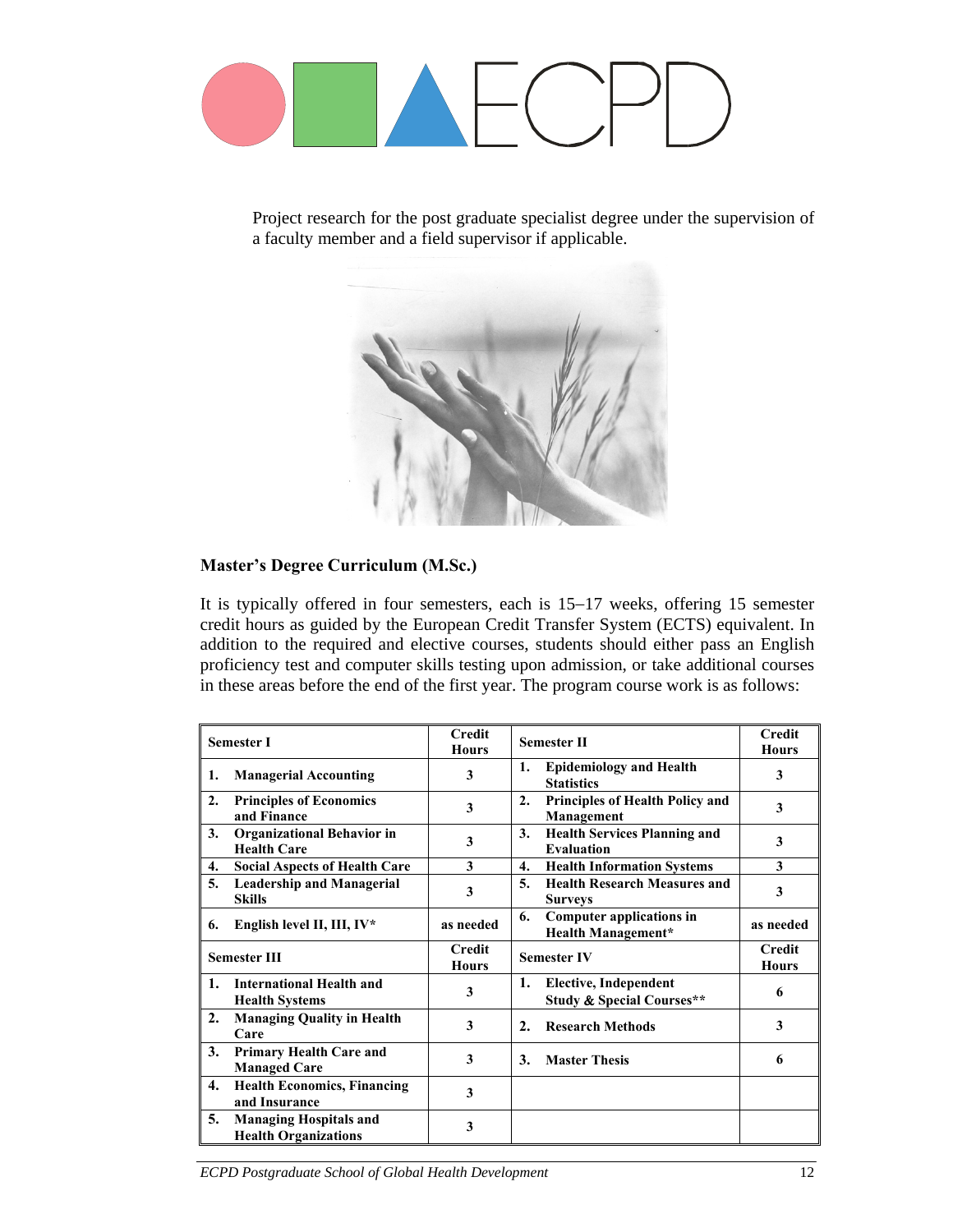

- *\* English and Computer courses are determined on the basis of grades in the relevant proficiency tests and are completed by the student independently if not offered by the ECPD.*
- *\*\* Elective and independent study courses are determined on the basis of student preferences and needs.*
- *\*\*\* Applicants applying for the master's program who have less than three years of work experience after graduation from the university will be required to take one additional semester of field experience placement for newly graduated holders of a bachelor degree, or an equivalent of 5 credit hours for each missing year of work experience in the health field.*
- *\*\*\*\* Applicants who took credit postgraduate courses in accredited universities within the period of five years before application to the master's degree in health management and who believe that these courses are similar to some of the required courses can petition for exemption from such courses. Approval of such exemption request will be granted for a maximum of five courses, subject to submission of the syllabus and study materials of the course studied and approval of the Dean.*

#### **Curriculum of the Postgraduate Specialist Diploma (D.H.M.)**

It is typically offered in two semesters, each is 15-17 weeks, offering 15 semester credit hours. In addition to the required and elective courses, students are encouraged to pass an English proficiency test and computer skills or take additional courses in these areas. The students who complete the specialist diploma degree can continue for two more semesters to gain the master's degree. The course work for the Diploma specialist degree is as follows:

|    | <b>Semester I</b>                                            | Credit<br><b>Hours</b> | <b>Semester II</b>                                                 | <b>Credit</b><br><b>Hours</b> |
|----|--------------------------------------------------------------|------------------------|--------------------------------------------------------------------|-------------------------------|
| 1. | <b>Epidemiology</b> and<br><b>Health Statistics</b>          | 3                      | International Health and<br>1.<br><b>Health Systems</b>            | 3                             |
| 2. | <b>Principles of Health Policy and</b><br>Management         | 3                      | <b>Managing Quality in</b><br>2.<br><b>Health Care</b>             |                               |
| 3. | <b>Health Services Planning and</b><br><b>Evaluation</b>     | 3                      | 3.<br><b>Primary Health Care and</b><br><b>Managed Care</b>        | 3                             |
| 4. | <b>Health Information Systems</b>                            | 3                      | <b>Health Economics, Financing</b><br>4.<br>and Insurance          | 3                             |
| 5. | <b>Health Research Measures and</b><br><b>Surveys</b>        | 3                      | <b>Managing Hospitals and</b><br>5.<br><b>Health Organizations</b> |                               |
| 6. | <b>Computer applications in</b><br><b>Health Management*</b> | as needed              | 6.<br><b>Research Project</b>                                      |                               |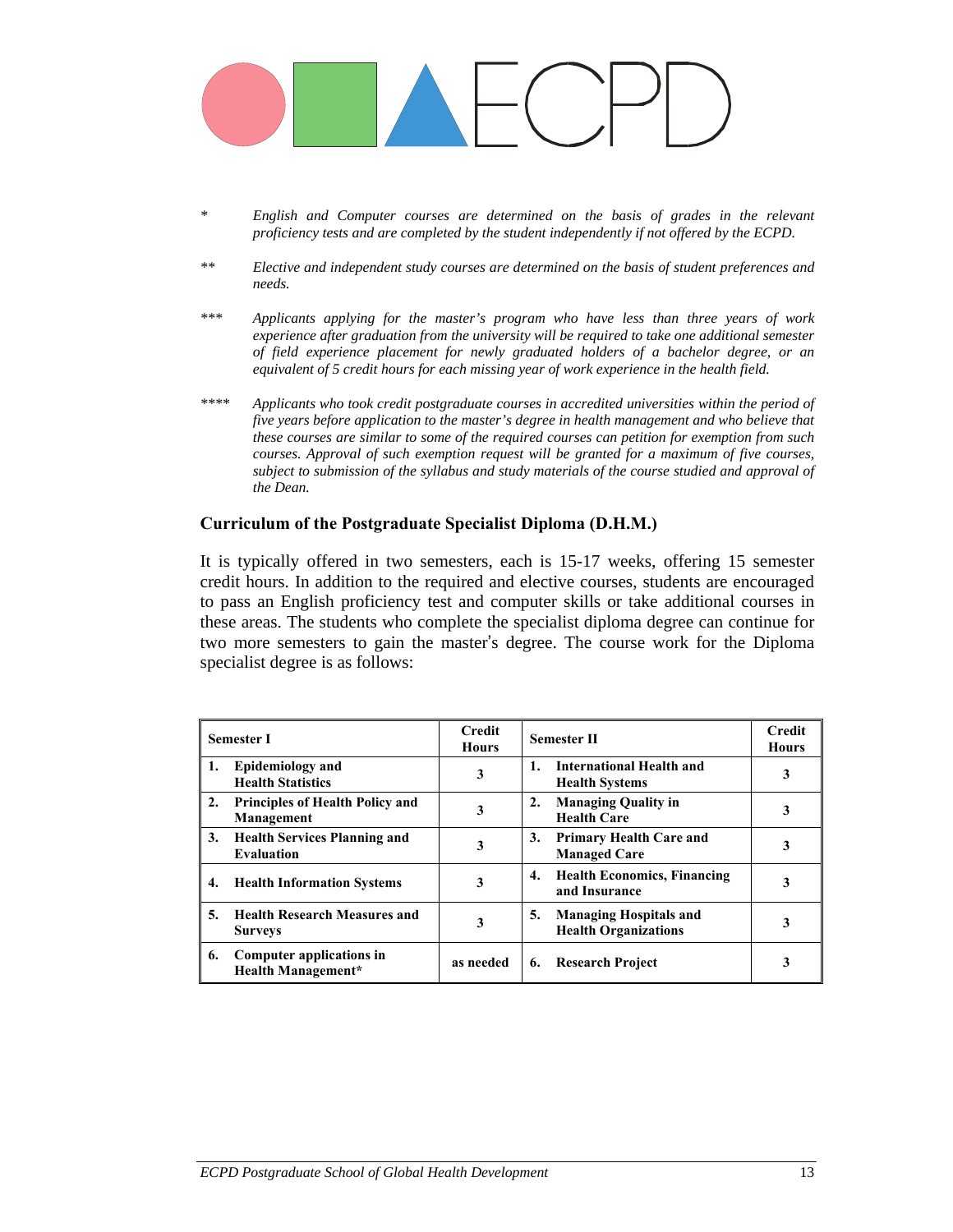

#### **ADMISSION REQUIREMENTS FOR BOTH DEGREES**

- 1. Holding a bachelor degree or equivalent professional degree in Medicine, Dentistry, Pharmacy, Nursing, other Health Sciences, Business, Social or Human Sciences from an accredited university.
- 2. Submission of the completed application form that includes a statement of objectives and a financial statement, and attaching recent Curriculum Vitae (C.V / Resume)
- 3. Two letters of reference from former professors or supervisors familiar with the applicant.

FOR THE MASTER'S DEGREE, the following is additionally required

- 1. Meeting the acceptable levels for English proficiency ( Score of 550 Test of English as a Foreign Language or an equivalent level of International English Language Testing (TOEFEL OR IELTS) and computer proficiency tests .Those who do not meet these levels may gain provisional acceptance for the first year provided that:
	- a) Arrangements are available for offering the English /or computer courses for groups of students, and the possibility of offering the study courses in the national language in the first year through interpretation.
	- b) The student will pass the required tests and gain final acceptance in the program before the third semester.

Students who completed four years of study in an English teaching school or university are exempted from the English proficiency requirement.

2. Three years of working experience in the health field or written consent to take an additional semester of field experience and placement in health care settings.

#### **WHO SHOULD APPLY**

- 1. Physicians, dentists, pharmacists and health administrators who are currently holding a mid level or upper level positions in health management who gained their positions by experience and seniority, yet feel the need for additional knowledge and managerial skills to cope with the international trends of health systems' reforms and change.
- 2. Physicians and other health providers working in clinical specialties who are interested in management or in working in international health or the private sector.
- 3. New graduates of Medicine and health sciences who prefer management careers and are attracted to it by its wide scope and employment opportunities.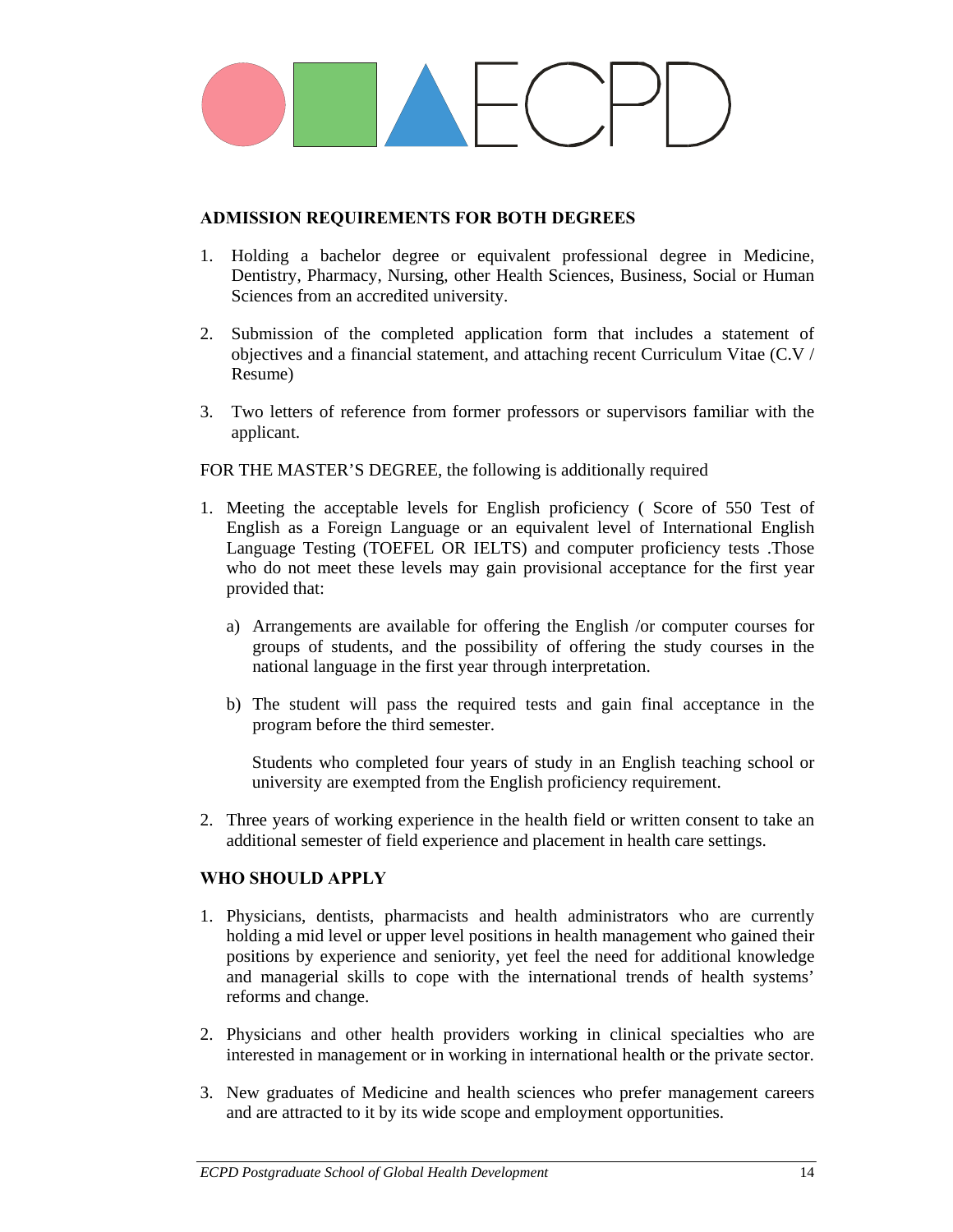

4. Graduates of Business and Social sciences at the bachelor or the master's levels who find promising job opportunities in the fast growing health care industry that is using 8−16% of the Gross National Product in most countries

Health systems' leaders at the national, regional and district levels may direct , support, and finance their employees to enroll in the post graduate degrees of health management as a prerequisite for health reforms and health systems′ development, and as the essential tool for capacity building. Most organizations in the Industrial world, public and private, allocate substantial proportions of its budgets for fellowships and training of their employees as part of advancing the organizational strategic plans. This support should also include, for the least, facilitating their attendance of studies on a part- time basis during week ends or 4 days every month.

The ECPD program is distinguished by the adequacy of its carefully designed study program, competence of its international faculty who are coming from distinguished universities, and its diversified interdisciplinary students' body coming from different countries, all of them working together in a harmonized rich environment of international practice-based learning.

#### **TUITION FEES**

ECPD is actively seeking founding sources in order to reduce education costs and make studies more affordable to self-financing students and local and regional government authorities which have limited sources. We presently organize studies which cover only 60% of our operational costs from tuition fees and education costs. The tuition fee for master's studies is EUR 1,950 for each student per semester, that is, EUR 7,800 for the entire 4-semester program, excluding English and computer classes, if such classes are needed by a student and if ECPD can organize them.

The fee for registration and defense of the master paper is EUR 1,950 per semester credit tuition hours and EUR 1,250 for master's thesis. The fee includes copied handouts. Students will buy some of the required textbooks. The price of these books is approx EUR 400 – 500 for overall master's studies or about EUR 300 for specialist studies.

Tuition fee for doctoral studies (three years – six semesters) is EUR 1,950 per semester. The costs of applying for the doctoral dissertation amount to EUR 1,250, while the costs of the mentor's work and that of the Commission for assessment and defense of the doctoral dissertation amount to EUR 1,950.

#### **HOW TO APPLY:**

National and local governments as well as health organizations that are interested in financing organized groups of students are requested to contact the ECPD Executive Director or the Dean for detailed arrangements.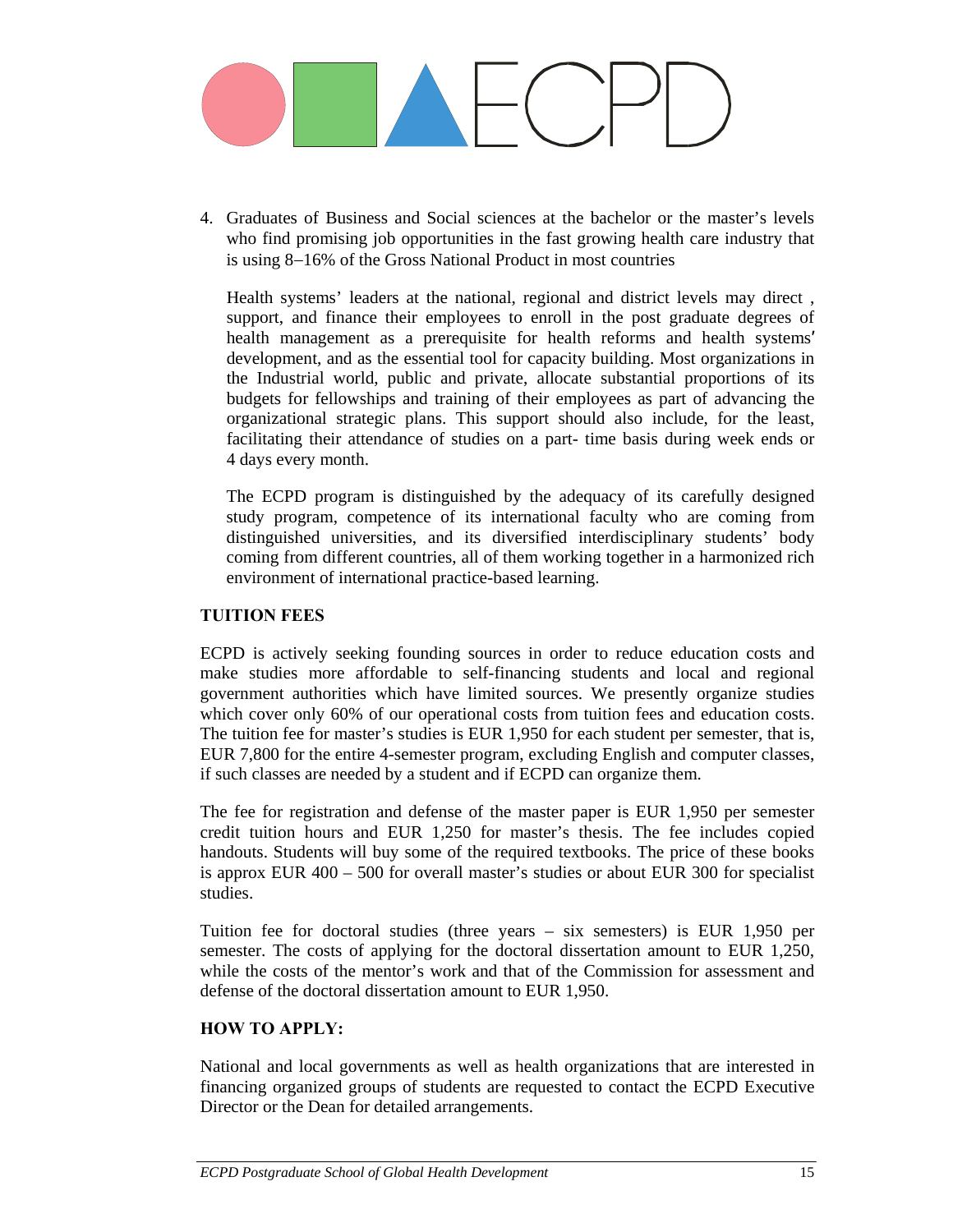For individual applicants, please complete the attached application. Please specifically clarify the financial information and possible source of funding, your choice of either week end courses every week (Saturday& Sunday), week end courses every two weeks ( Friday evening, Saturday & Sunday), or monthly long week end courses (full days from Thursday to Sunday) Please also attach an updated C.V. and two letters of recommendation.

Full information on the programs will be posted on the ECPD web site including:

- Course descriptions and its learning objectives
- Program faculty
- Suggestions for application for fellowships and financial aid to possible funding international organizations.

### **SPECIAL CERTIFICATE PROGRAMS IN HEALTH MANAGEMENT**

These are specifically designed postgraduate studies to satisfy the needs of groups of health administrators who will receive training in special competence areas. The curriculum design will be based on the length of the program and the background and qualifications of its learners. The typical curriculum for one semester will include 3-4 of the post graduate courses and a specially designed special course.

Topics of certificate programs planned are:

- Health Economics and Financing
- Quality Management in Health Institutions
- New trends in Hospital Management
- Family Practice and Managed care
- Care of the Elderly Population

These programs will be announced in the future or can be organized for groups upon request.

#### **CONTACT**:

Professor Dr. Samir N. Banoob, Dean, ECPD Postgraduate School of Global Heath Development

European Center for Peace and Development (ECPD) University for Peace established by the United Nations Terazije 41, 11000 Belgrade Phone: +381 11 3246 041, + 381 11 3246 042 Fax: +381 11 3234 082, + 381 11 3240 673 Email: office@ecpd.org.rs, ecpd@eunet.rs Web site: www.ecpd.org.rs, www.ecpdorg.net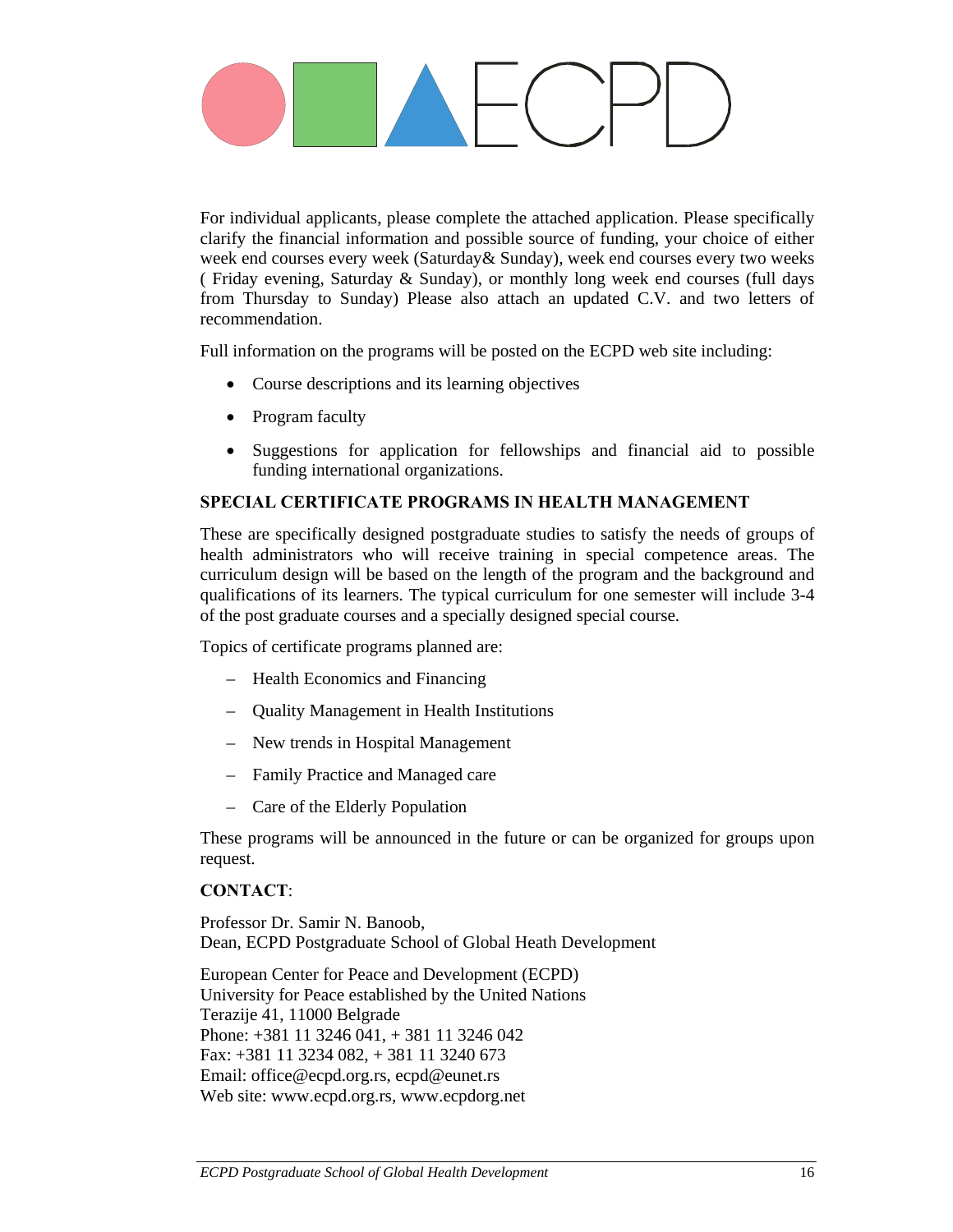

### **Prof. Samir N. Banoob Dean, Professor and Program Director**

#### **Resume**

Dr Banoob is an International academician and consultant in Health Systems and Professor of Health Policy and Management. He is the Dean of the ECPD Postgraduate School of Global Health Development and Director of the ECPD International Post graduate Studies in Health Management. He is the President of International Health management, LLC, since 1986, a health management training and consulting firm in Florida, USA leading international health projects and training scholars from more than 70 countries. He served as a full time Professor of Health Policy and Management, and Director of the International Health Management Programs at the College of Public Health, University of South Florida for 20 years (1983−2002), and is a founding member of this graduate college that serves the whole State of Florida. He was elected as President of its Faculty Assembly, and received the University Professorial Excellence Award in 1998. He served in an adjunct professor position at Johns Hopkins School of Hygiene and Public Health 1980−1992. He is currently an Adjunct Professor of Health policy, management & Behaviour, School of Public Health, University AT Albany, State University of New York.

He obtained his M.D. degree, received Diplomat of Internal Medicine, Master's Degree in Public Health majoring in Hospital Administration, and Doctorate Degree in Public Health majoring in Health Planning and Management, from the University of Alexandria, Egypt. He then received postgraduate education at Johns Hopkins School of Hygiene and Public Health, and training at the National Center for Health Statistics and Health Services Research, and the Centres for Disease Control in the US. He is the Chair of the American Public Health Association International Health Section (1992−1994, and 2006−2008), and member of its Governing Council. He received the Association Service Award in 1997. He is an active member of the World Federation of Public Health Associations.

Dr. Banoob serves as a consultant and adviser on major health projects (in 76 countries to date) in East, Central, and West Europe; the Middle East; Caribbean and Central America; Africa and Asia; and the US; consulting with The World Health Organization and its regional offices, UNICEF, World Bank, UNDP, the United States Agency for International Development, Inter American Development Bank, governments of the Arab Gulf Countries, State of Florida Department of Health, the Health Planning Council of West Florida, and hospitals and health organizations in Florida.

The major areas of expertise of Dr. Banoob are:

1. Curriculum design, senior management training and postgraduate education in health management and public health.